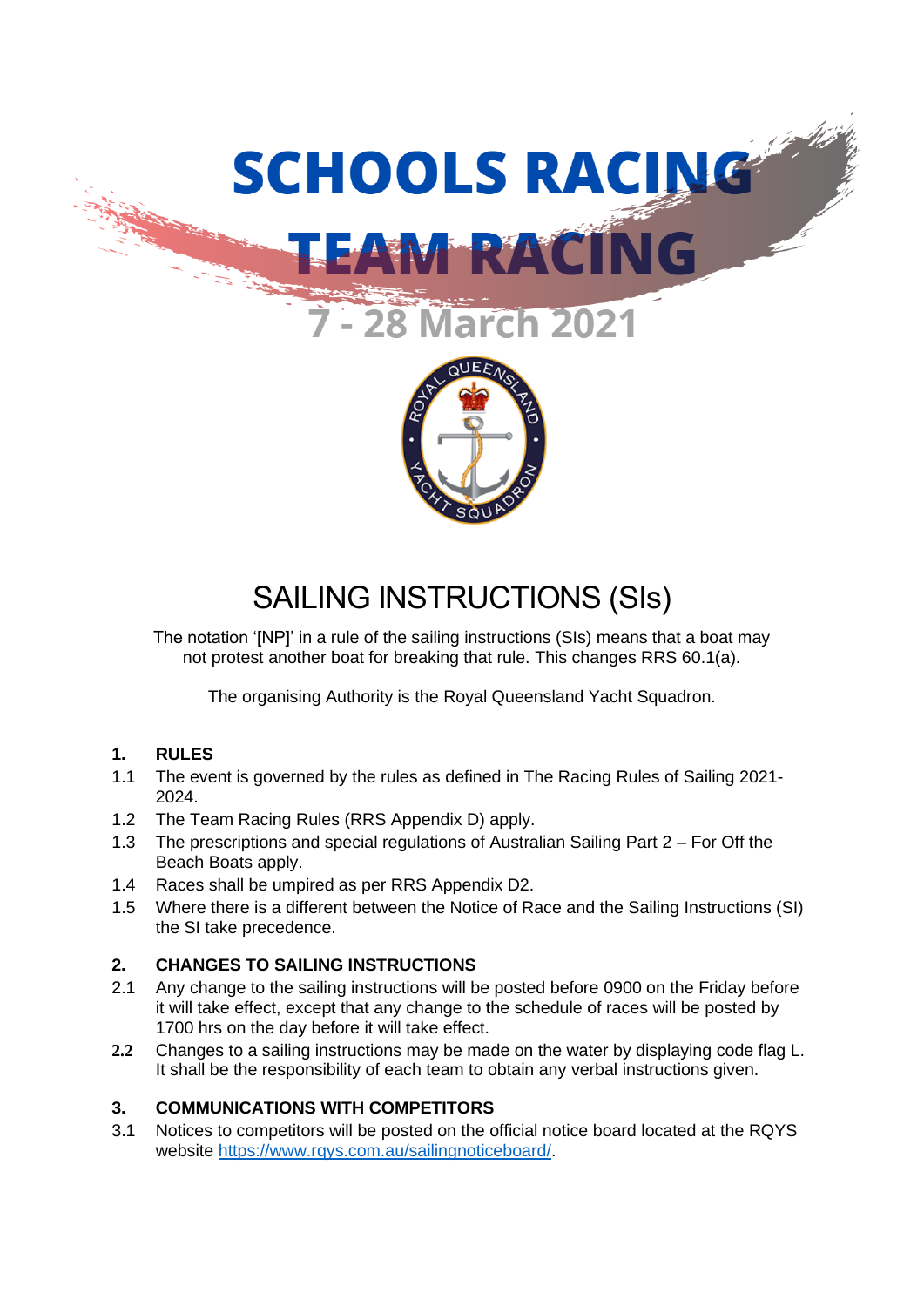3.2 The race office is located at RQYS Marina Office, telephone 3396 8666, email [sailing@rqys.com.au.](mailto:sailing@rqys.com.au)

## **4. CODE OF CONDUCT**

4.1 [DP] Competitors and support persons shall comply with reasonable requests from race officials.

### **5. SIGNALS MADE ASHORE**

- 5.1 Signals made ashore will be displayed on the flagstaff adjacent to Bill Kirby Docks and the Fuel Dock.
- 5.2 When flag AP is displayed ashore, '1 minute' is replaced with 'not less than 45 minutes' in Race Signals AP.

# **Date Event Exercise 1 Time Silver** Briefing on Rigging Lawn  $\vert$  0815 hrs First Warning Signal | 0930 hrs Sunday 7 March 2021 **Gold** Briefing on Rigging Lawn  $\vert$  1145 hrs First Warning Signal | 1300 hrs **Silver** Briefing on Rigging Lawn | 0815 hrs First Warning Signal | 0930 hrs Sunday 14 March 2021 **Gold** Briefing on Rigging Lawn | 1145 hrs First Warning Signal | 1300 hrs **Silver** Briefing on Rigging Lawn  $\vert$  0815 hrs First Warning Signal | 0930 hrs Sunday 21 March 2021 **Gold** Briefing on Rigging Lawn | 1145 hrs First Warning Signal | 1300 hrs **Silver** Briefing on Rigging Lawn  $\vert$  0815 hrs First Warning Signal | 0930 hrs Presentation on Rigging Lawn ASAP After Racing Sunday 28 March 2021 **Gold** Briefing on Rigging Lawn | 1145 hrs First Warning Signal | 1300 hrs Presentation on Rigging Lawn ASAP After Racing

### **6. SCHEDULE OF RACES**

6.1 To alert boats that a race or sequence of races will begin soon, the orange starting line flag will be displayed with one sound at least five minutes before a warning signal is made.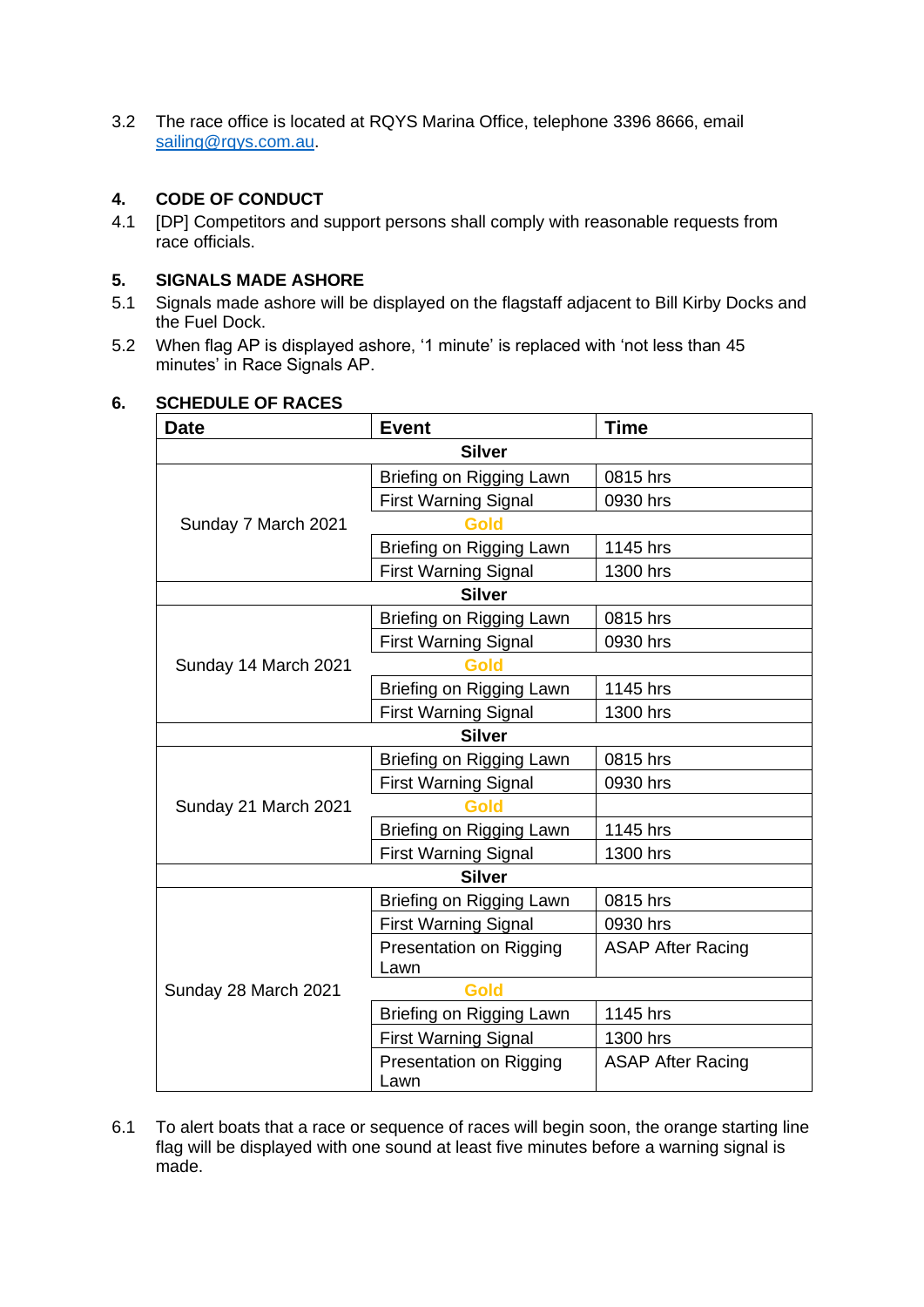- 6.2 The race officer may elect to bring competitors back to shore for a break and will notify sailors by using L Flag.
- 6.3 On all scheduled race days, no warning signal for **Silver** Division will be made after 1200 hrs and for **Gold** Division 1430 hrs.

## **7. RACING AREA**

7.1 The racing area is Waterloo Bay SSE of the harbour entrance lateral beacons. Addendum 1 shows the location of the racing area.

## **8. COURSES**

8.1 The courses being sailed shall be 'S' Configuration courses (see Addendum 2)

## **9. MARKS**

9.1 The marks are described in Addendum 2

## **10. THE START**

- 10.1 RRS 26 shall not apply.
- 10.2 Audible Signals shall govern the Start
- 10.3 The Race Number shall be displayed on the start boat prior to the warning signal.
- 10.4 The starting sequence shall be:

| <b>Signal</b>  | <b>Time Before</b><br><b>Starting Signal</b> | <b>Sound Signal</b> | <b>Visuals Indication</b><br><b>Flags</b> |
|----------------|----------------------------------------------|---------------------|-------------------------------------------|
| Warning        | 3 Minutes                                    | 3 Long              | 3 Blue Flags                              |
| Preparatory    | 2 Minutes                                    | 2 Long              | 2 Blue Flags                              |
| One (1) Minute | 1 Minute                                     | 1 Long              | 1 Blue Flags                              |
|                | 30 Seconds                                   | 3 Short             |                                           |
|                | 20 Seconds                                   | 2 Short             |                                           |
|                | 10 Seconds                                   | 1 Short             |                                           |
|                | 5 Seconds                                    | 1 Short             |                                           |
|                | 4 Seconds                                    | 1 Short             |                                           |
|                | 3 Seconds                                    | 1 Short             |                                           |
|                | 2 Seconds                                    | 1 Short             |                                           |
|                | 1 Second                                     | 1 Short             |                                           |
| <b>Start</b>   | 0 Seconds                                    | 1 Long              | All Blue Flags<br>Lowered                 |

- 10.5 The starting line shall be between a staff displaying an orange flag on the start boat at the starboard end and the course side of the port-end starting mark.
- 10.6 [DP] [NP] Boats whose warning signal has not been made shall avoid the starting area during the starting sequence for other races and shall not interfere with any races in progress.
- 10.7 When at a boat's starting signal any part of her hull is on the course side of the starting line, the Race Committee shall promptly display Flag X with one sound and hail the bow or sail numbers of premature starters. The flag shall be displayed until all such boats are completely on the pre-start side of the starting line or its extensions, but not later than two (2) minutes after the starting signal. Failure of a hail, or failure of a boat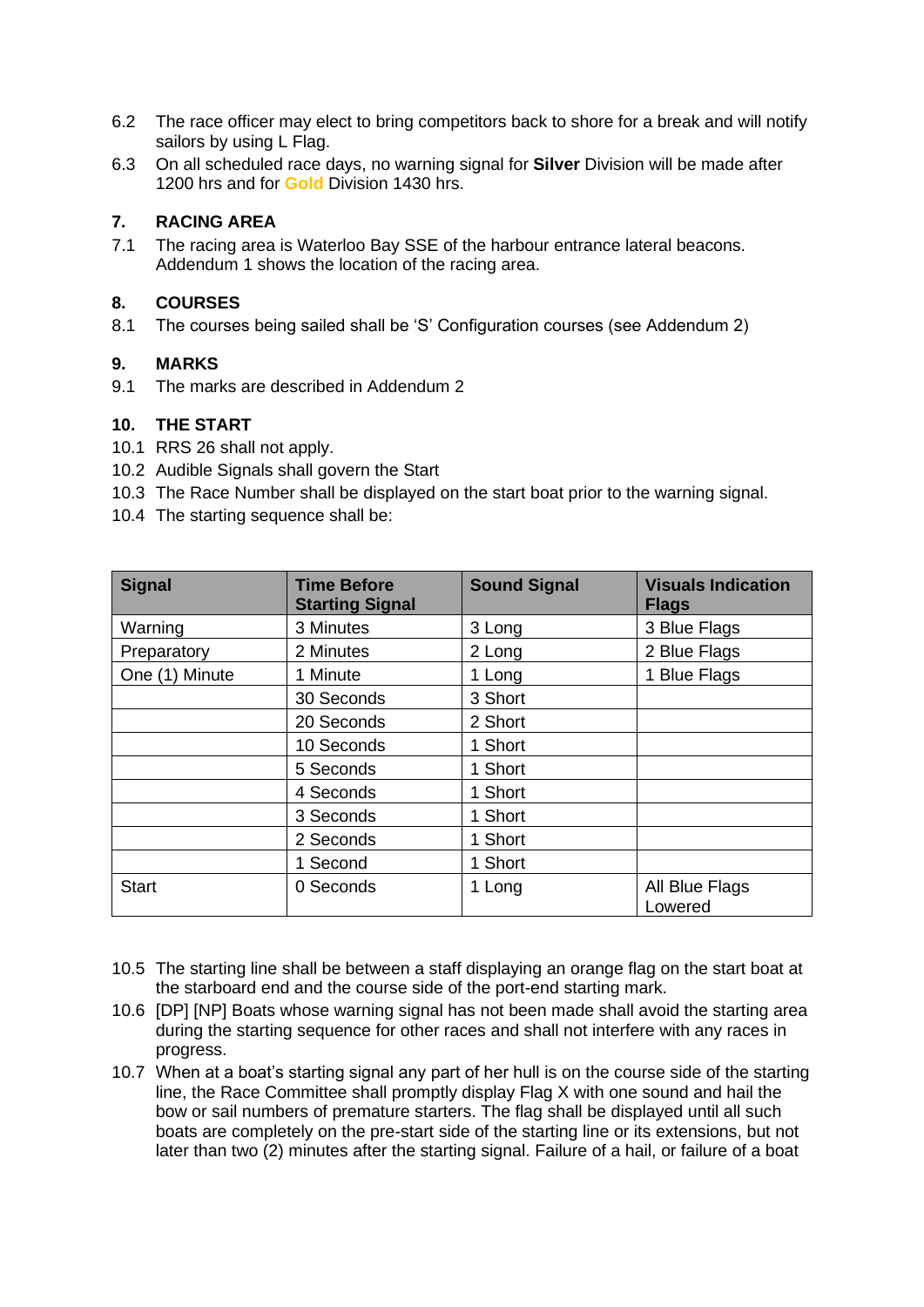to hear a hailed number, shall not be grounds for redress. This changes RRS 29.1 and 62.1(a).

- 10.8 A boat shall not start more than two (2) minutes after her starting signal.
- 10.9 Visual indication flags shall be raised and lowered from the start boat to indicate the time before the start. Failure or mistiming of an indication flag shall not be grounds for redress. This changes RRS 60.1(b).
- 10.10 Signals shall be timed from the beginning of the sound signal.
- 10.11 Failure to hear a signal shall not be grounds for redress. This changes RRS 60.1(b)

#### **11. THE FINISH**

11.1 The finishing line is between a staff displaying a blue flag on the finishing mark at the starboard end and the course side of the port end finishing mark.

#### **12. TIME LIMITS [AND TARGET TIMES]**

12.1 Boats not Finishing within 5 minutes of the first boat shall be scored DNF without a hearing. This amends RRS 35 and D3.

#### **13. HEARING REQUESTS**

- 13.1 Boats intending to protest or seek redress other than under RRS D2.2(a) shall notify the race committee or the umpires of that intent immediately on completion of that race including the type of redress being sought.
- 13.2 Notices will be posted no later than 30 minutes after the protest time limit to inform competitors of hearings in which they are parties or named as witnesses. Hearings will be held in the protest room, located at QMTS Building, beginning at the time and date posted.

#### **14. SCORING**

14.1 The scoring system is as follows: RRS Appendix D

### **15. [DP] [NP] SAFETY REGULATIONS**

- 15.1 Competitors shall comply with the following requirements within and in the vicinity of Manly Boat Harbour:
	- i. All boats shall keep to the right side of the channel when entering and exiting Manly Harbour.
	- ii. Once outside the Manly Boat Harbour, competitors are to, as soon as possible, stay outside of the main channel, keeping clear of powered vessels.

#### **16. [DP] [NP] SUPPORT TEAMS**

- 16.1 No support or coach boats are allowed within 50 metres of the course, unless asked to assist by the race officer. The penalty for failing to comply with this requirement shall be at the discretion of the Jury and may result in the disqualification of all boats associated with the offending coach boat.
- 16.2 In the event of extreme conditions, all Patrol and Support boats are to follow the requests of the Race Committee for their course on VHF Channel 77.
- 16.3 Speed around the course shall be kept to a minimum with the boats engine to be in NEUTRAL when around sailors/people in the water.
- 16.4 Maximum speed whilst in the Harbour shall be 6 knots except in emergency situations.
- 16.5 In the case of a medical emergency, the vessel offering the First Aid, shall report the details to the Sailing Office on VHF Channel 77 "RQ77" and proceed to the "Fuel Pontoon" where RQYS Staff shall be on hand to assist.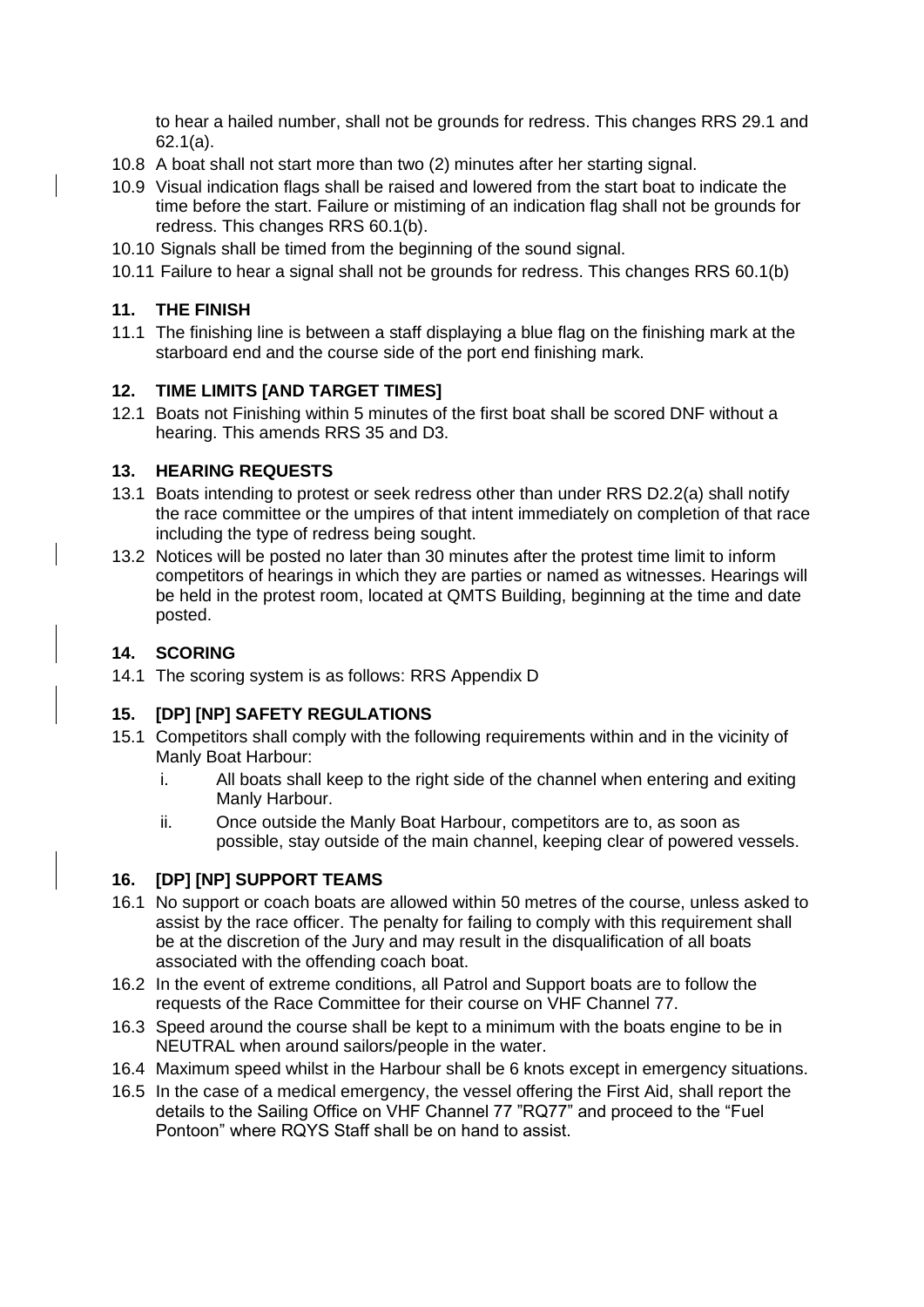## **17. [DP] [NP] TRASH DISPOSAL**

17.1 Trash may be placed aboard official [or support person] vessels.

## **18. PRIZES**

18.1 Prizes will be given in each division for:  $1<sup>st</sup>$ ,  $2<sup>nd</sup>$  and  $3<sup>rd</sup>$ 

1<sup>st</sup> Female team prize shall be awarded.

## **19. RISK STATEMENT**

19.1 RRS 3 states: 'The responsibility for a boat's decision to participate in a race or to continue to race is hers alone.' By participating in this event each competitor agrees and acknowledges that sailing is a potentially dangerous activity with inherent risks. These risks include strong winds and rough seas, sudden changes in weather, failure of equipment, boat handling errors, poor seamanship by other boats, loss of balance on an unstable platform and fatigue resulting in increased risk of injury. **Inherent in the sport of sailing is the risk of permanent, catastrophic injury or death by drowning, trauma, hypothermia or other causes**.

### **20. INSURANCE**

20.1 Each participating boat shall be insured with valid third-party liability insurance with a minimum cover of \$10,000,000 per incident or the equivalent.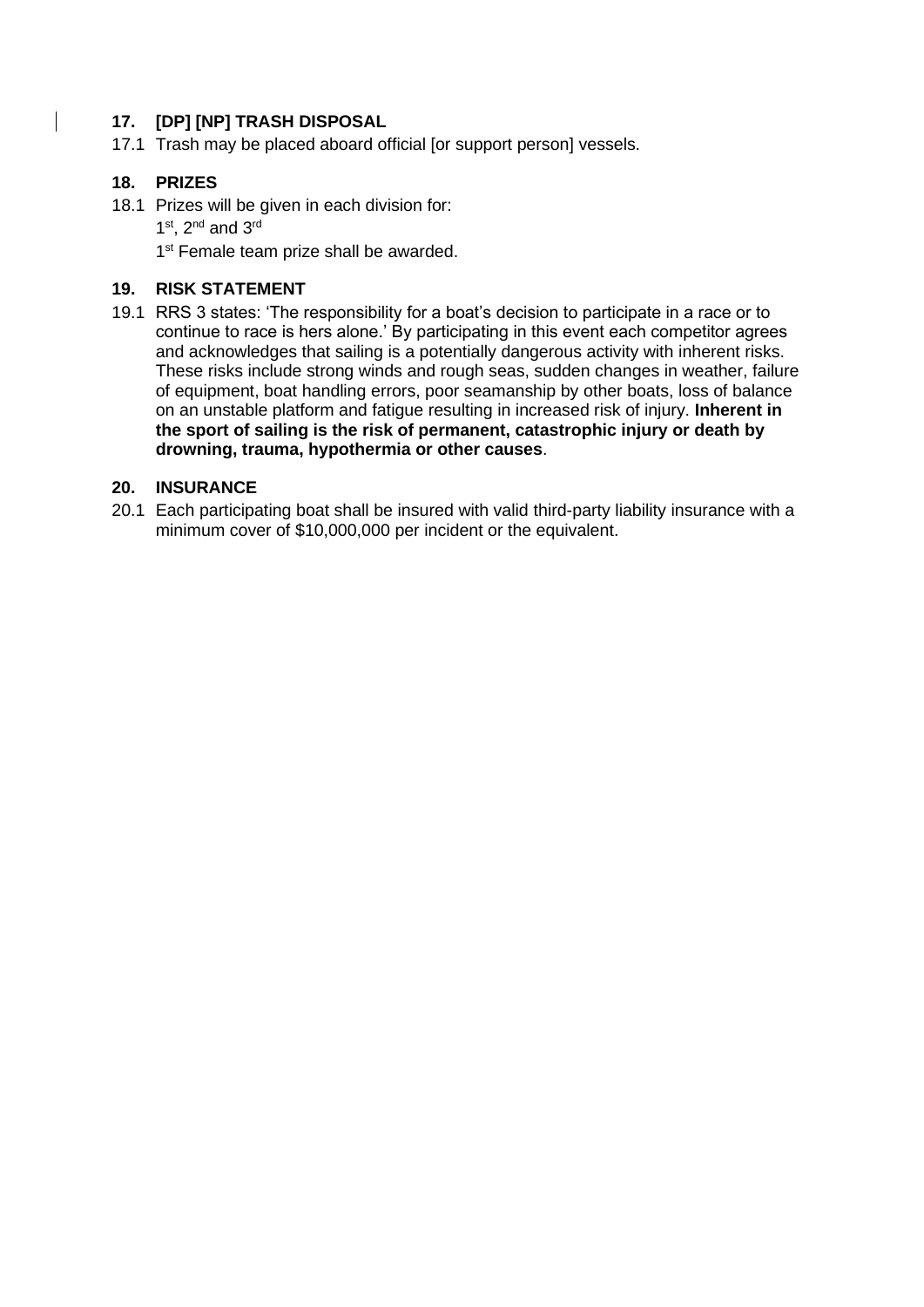## **SI ADDENDUM 1**